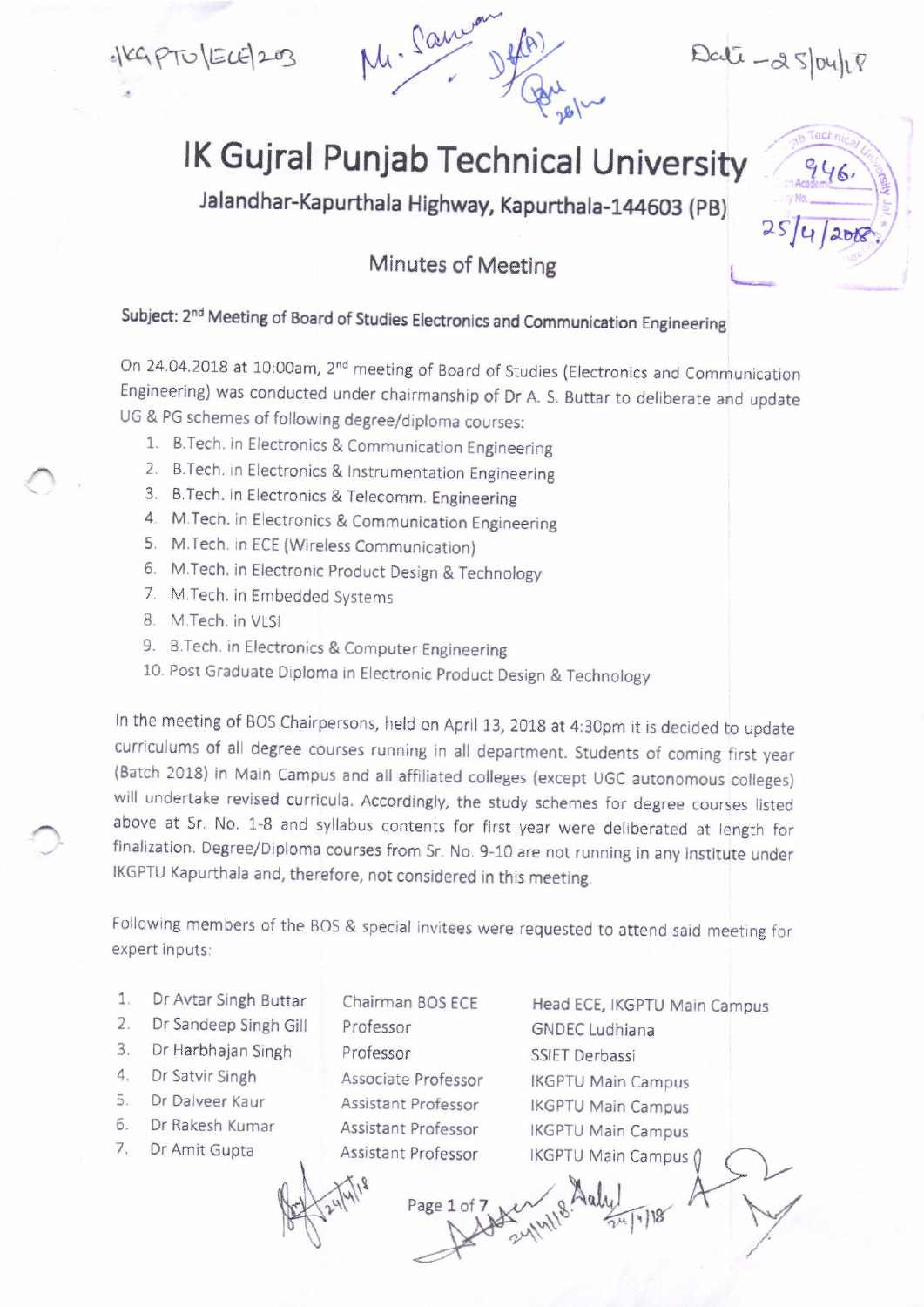| 8.              | Dr Kamaljit Singh Bhatia | <b>Assistant Professor</b> | Batala Campus, Special Invitee     |
|-----------------|--------------------------|----------------------------|------------------------------------|
| 9.              | Dr Rakesh Kumar          | <b>Assistant Professor</b> | Bhikhiwind Campus, Special Invitee |
| 10.             | Dr Balwinder Singh       | <b>Principal Engineer</b>  | CDAC Mohali, Special Invitee       |
|                 | 11. Dr J S Sahambi       | Professor                  | IIT Ropar, Special Invitee         |
|                 | 12. Dr Rajesh Khanna     | Professor                  | Thapar University, Special Invitee |
|                 | 13. Dr Dilbag Singh      | Associate Professor        | NIT Jalandhar, Special Invitee     |
|                 | 14. Dr Charanjit Singh   | Professor                  | <b>RBIET Hoshiarpur</b>            |
| 15 <sub>1</sub> | Dr Nina Gupta            | Professor                  | PEC Chandigarh                     |
|                 | 16. Dr Dharminder Singh  | Professor                  | <b>IIT Roorkee</b>                 |
|                 | 17. Dr A K Chatterjee    | Professor                  | <b>Thapar University</b>           |
| 18.             | Er Navdeepak Singh       | T&P Officer                | <b>IKGPTU Kapurthala</b>           |
|                 | 19. Dr Jagroop Singh     | Associate Professor        | DAVIET Jalandhar                   |
| 20.             | Dr Jaswinder Singh       | Associate Professor        | <b>BCET Gurdaspur</b>              |
|                 |                          |                            |                                    |

Members of BOS from Sr. No. 14-20 could not attend the meeting. Board members deliberated on many issues and finally following decisions were taken unanimously:

- 1. The board accepted the credit-based system in line with AICTE Model Curriculum January 2018 for all UG & PG degree courses under consideration.
- 2. Students of batch 2018 onwards at IKGPTU main campus, constituent campuses, affiliated celleges (except UGC autonomous college) will undertake new curriculum.
- 3. Study scheme and course contents for first year will be same for all B.Tech. degree courses as decided by the office of Dean Academics Board has observed that course contents of Basic Electrical Engineering are heavy for first year students, therefore, board recommended to remove Module 5 & 6 and replace with basic topics from electronics engineering.
- 4. Students will undertake three trainings of total 12 weeks: (a) 4-week Institutional Training, (b) 4-week industrial Training after 4<sup>th</sup> sem and (c) 4-week Industrial Training after 6<sup>th</sup> sem. Six months industrial training will be eliminated from the curriculum.
- 5. To enhance soft skills among students three practical courses (of 1 credit each) on Professional Skills have been introduced in 4<sup>th</sup>, 5<sup>th</sup> and 6<sup>th</sup> semesters.
- 6. Under the supervision of course teacher, each student will design and submit a relevant (hardware/software) project in each practical course. Distribution of practical course assessment will be as follows:

| S. No. | Description           | Percentage | Marks |
|--------|-----------------------|------------|-------|
|        | <b>Practical File</b> | 10%        |       |
| 2.     | Attendance            | 10%        |       |
| 3.     | Mid-Sem-Test          | 20%        | h     |
|        | Viva                  | 20%        |       |
| 5.     | Lab Project           | 40%        | 12    |
|        | Total                 | 100%       | 30    |

 $\overline{\mathbb{C}}$ 

 $M^2$  ,  $M^4$  ,  $Pase 2 of 7$  ,  $M^2$ 

 $Q_{1}$  $L \times X$  in  $k$  $A$